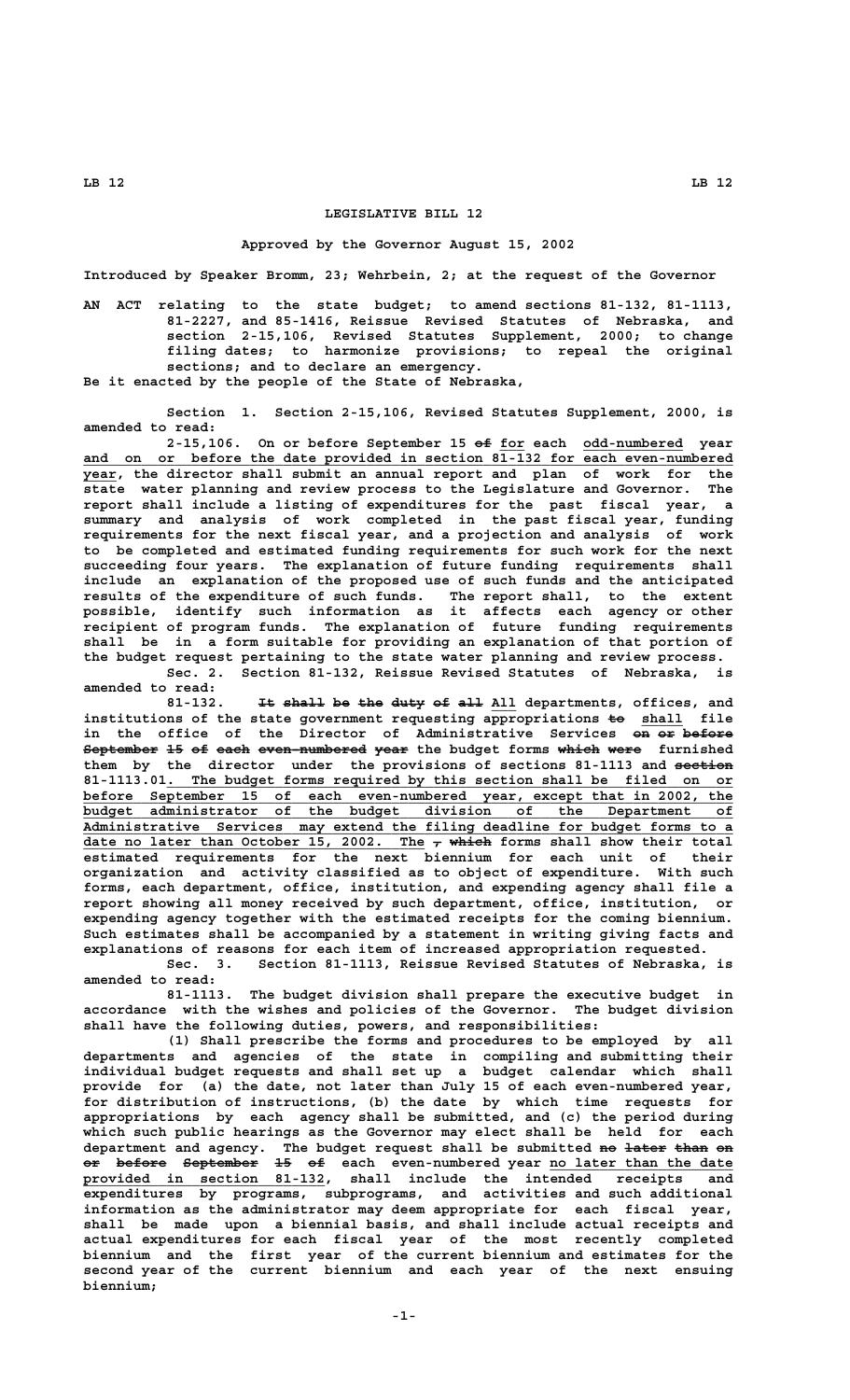**LB 12 LB 12**

**(2) Shall work with each governmental department and agency in developing performance standards for each program, subprogram, and activity to measure and evaluate present as well as projected levels of expenditures;**

**(3) Shall, following passage of legislative appropriations, be responsible for the administration of the approved budget through budgetary allotments;**

**(4) Shall be responsible for a monthly budgetary report for each department and agency showing comparisons between actual expenditures and allotments which report shall be subject to review by the director and budget administrator;**

**(5) Shall be responsible for the authorization of employee positions. Such authorizations shall be based on the following:**

**(a) A requirement that a sufficient budget program appropriation and salary limitation exist to fully fund all authorized positions;**

**(b) A requirement that permanent full-time positions which have been vacant for ninety days or more be reviewed and reauthorized prior to being filled. If requested by the budget division, the personnel division of the Department of Administrative Services shall review such vacant position to determine the proper classification for the position;**

**(c) A requirement that authorized positions accurately reflect legislative intent contained in legislative appropriation and intent bills; and**

**(d) Other relevant criteria as determined by the budget administrator; and**

**(6) Shall, beginning on July 1, 2000, administer any grant approved by the Nebraska Commission on Local Government Innovation and Restructuring which extends beyond June 30, 2000.**

**Sec. 4. Section 81-2227, Reissue Revised Statutes of Nebraska, is amended to read:**

**81-2227. Based upon the department-approved plan and budget for each designated area agency on aging, the department shall submit a budget request to the Department of Administrative Services no later than September** 15  $\Theta$  for each even-numbered year, except for 2002, no later than the date  **\_\_\_\_\_\_\_\_\_\_\_\_\_\_\_\_\_\_\_\_\_\_\_\_\_\_\_ provided in section 81-132, for the funds required to achieve the objectives of the Nebraska Community Aging Services Act. Such request shall include all federal funds available to the department for reimbursement to area agencies on aging.**

> **Sec. 5. Section 85-1416, Reissue Revised Statutes of Nebraska, is amended to read:**

> **85-1416. (1) Pursuant to the authority granted in Article VII, section 14, of the Constitution of Nebraska and the Coordinating Commission for Postsecondary Education Act, the commission shall, in accordance with the coordination function of the commission pursuant to section 85-1403, review and modify, if needed to promote compliance and consistency with the comprehensive statewide plan and prevent unnecessary duplication, the budget requests of the governing boards.**

> **(2)(a) At least thirty days prior to submitting to the Governor their biennial budget requests pursuant to section 81-1113 and any major deficit appropriation requests pursuant to instructions of the Department of Administrative Services, the Board of Regents of the University of Nebraska and the Board of Trustees of the Nebraska State Colleges shall each submit to the commission an outline of its proposed operating budget. The outline of its proposed operating budget or outline of proposed state aid request shall include those information summaries provided to the institution's governing board describing the respective institution's budget for the next fiscal year or biennium. The outline shall contain projections of funds necessary for (i) the retention of current programs and services at current funding levels, (ii) any inflationary costs necessary to maintain current programs and services at the current programmatic or service levels, and (iii) proposed new and expanded programs and services. In addition to the outline, the commission may request an institution to provide to the commission any other supporting information to assist the commission in its budget review process. An institution may comply with such requests pursuant to section 85-1417.**

**(b) On September 15 of each biennial budget request year, except as \_\_\_\_\_\_\_\_\_\_\_\_ \_\_\_\_\_\_\_\_\_\_\_\_\_\_\_\_\_\_\_\_\_\_\_\_\_\_\_ otherwise provided for 2002, the boards of governors of the community colleges or their designated representatives shall submit to the commission outlines of their proposed state aid requests pursuant to sections 85-1536 and 85-1537. \_\_\_\_\_\_\_\_\_\_\_\_\_\_\_\_\_\_\_\_\_\_\_\_\_\_\_\_\_\_\_\_\_\_\_\_\_\_\_\_\_\_\_\_\_\_\_\_\_\_\_\_\_\_\_\_\_\_\_\_\_\_\_\_\_\_\_\_\_\_\_\_\_\_\_\_\_\_ In 2002, the boards of governors of the community colleges or their designated \_\_\_\_\_\_\_\_\_\_\_\_\_\_\_\_\_\_\_\_\_\_\_\_\_\_\_\_\_\_\_\_\_\_\_\_\_\_\_\_\_\_\_\_\_\_\_\_\_\_\_\_\_\_\_\_\_\_\_\_\_\_\_\_\_\_\_\_\_\_\_\_\_\_\_\_\_\_ representatives shall submit to the commission the outlines no later than the \_\_\_\_\_\_\_\_\_\_\_\_\_\_\_\_\_\_\_\_\_\_\_\_\_\_\_\_\_\_\_\_\_\_\_\_\_\_\_\_\_\_\_\_\_\_\_\_\_\_\_\_\_\_\_\_\_\_\_\_\_\_\_\_\_\_\_\_\_\_\_\_\_\_\_\_\_\_ date established by the budget administrator of the budget division of the \_\_\_\_\_\_\_\_\_\_\_\_\_\_\_\_\_\_\_\_\_\_\_\_\_\_\_\_\_\_\_\_\_\_\_\_\_\_\_\_\_\_\_\_\_\_\_\_\_\_\_\_\_\_\_\_\_\_\_\_\_\_\_\_\_\_\_\_\_\_\_\_\_\_\_\_\_\_ Department of Administrative Services for the filing of biennial budget \_\_\_\_\_\_\_\_\_\_\_\_\_\_\_\_\_\_\_\_\_\_\_\_\_\_\_\_\_\_\_\_\_\_\_\_ requests pursuant to section 81-132.**